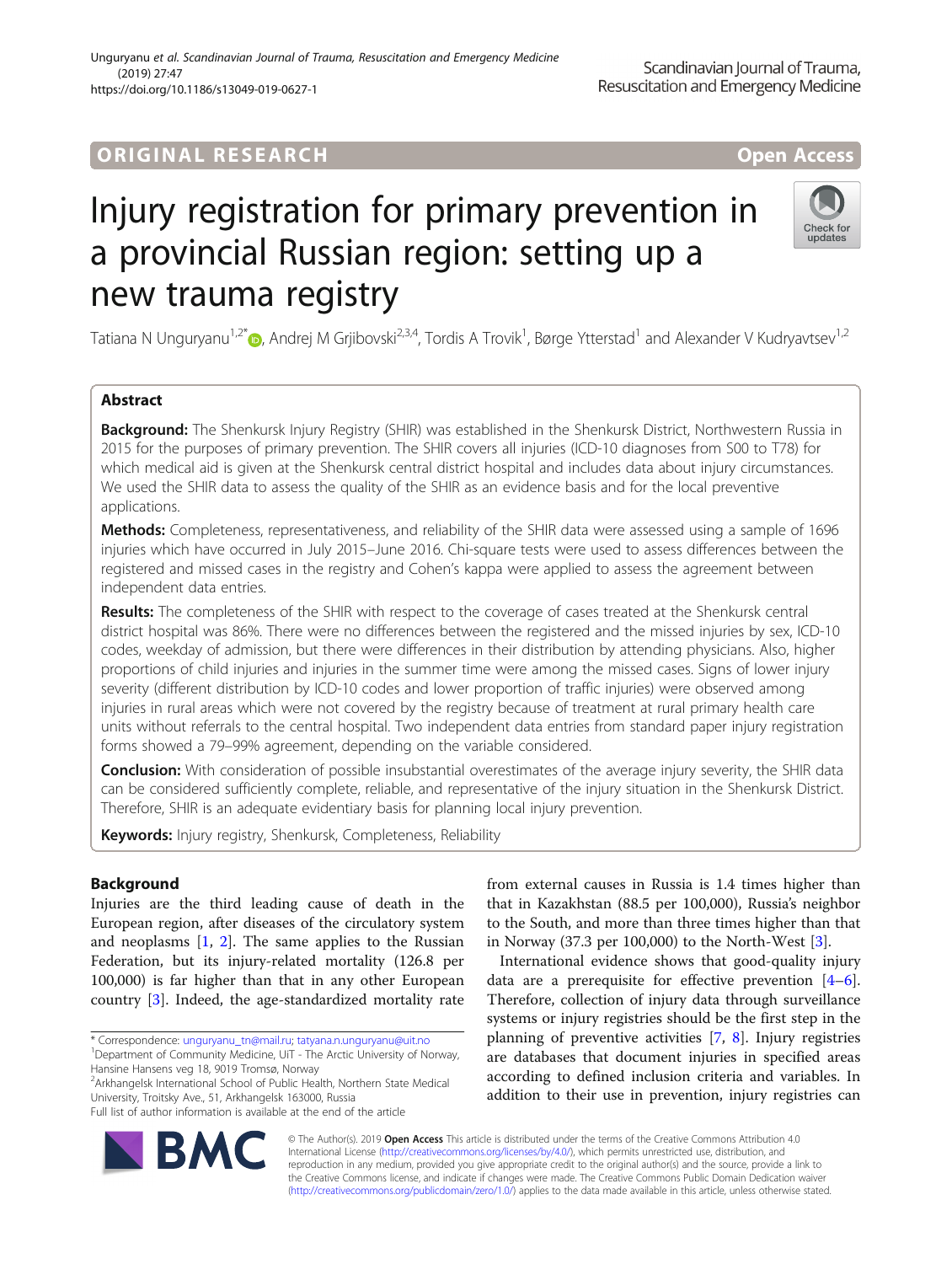be used for policy development, improvement of the quality of injury care, clinical and epidemiological research [[5,](#page-8-0) [9\]](#page-8-0).

In Russia, injuries, poisonings, and other consequences of external causes are registered by the receiving hospitals. For an injury, the hospital information systems record the code according to the International Statistical Classification of Diseases, 10th Revision (ICD-10) [\[10](#page-8-0)], patient's age, sex, time and place of treatment as well as data on treatment provided. Each year, all hospitals pass on their collected information to the Federal State Statistics Service, which creates summaries and reports of the data  $[11-13]$  $[11-13]$  $[11-13]$ . This system allows a comprehensive descriptive overview of medically-treated injuries, but it has limited use for primary prevention because it lacks information about when, where, and how injuries occur.

A number of countries have gone a step further and created injury registration systems which aim to prevent injuries. Such injury registries and databases have played an important role in lowering injury incidence, injury-related mortality and disabilities [[4](#page-8-0), [14](#page-8-0), [15\]](#page-8-0). For example, the Harstad Injury Registry in Norway has been systematically collecting injury data for more than

30 years, including detailed records of injury circumstances, mechanisms, and involved factors [\[6](#page-8-0), [16](#page-8-0), [17](#page-8-0)]. The registry data serves an evidence basis for the Harstad Safe Community Program and has been metaphorically called "the locomotive that keeps the injury prevention train on its track" [\[6](#page-8-0), [15](#page-8-0), [17](#page-8-0)]. Based on the experience of the Harstad Injury Registry and with similar purposes, the population-based Shenkursk Injury Registry (SHIR) was established in the Shenkursk District, Northwestern Russia in 2015.

The aims of this study were to assess the quality of the SHIR data for use as an evidence basis and for local preventive applications.

## **Methods**

## Study site

The Shenkursk District of the Arkhangelsk Region, Northwestern Russia (Fig. 1) had a population of 13,530 on 1 January 2015. The town of Shenkursk  $(n = 5073)$  is the administrative center of the district and its only urban settlement [[18](#page-8-0)]. It is situated 380 km of Arkhangelsk City, near the M8 Russian Federal highway that links Arkhangelsk and Moscow.

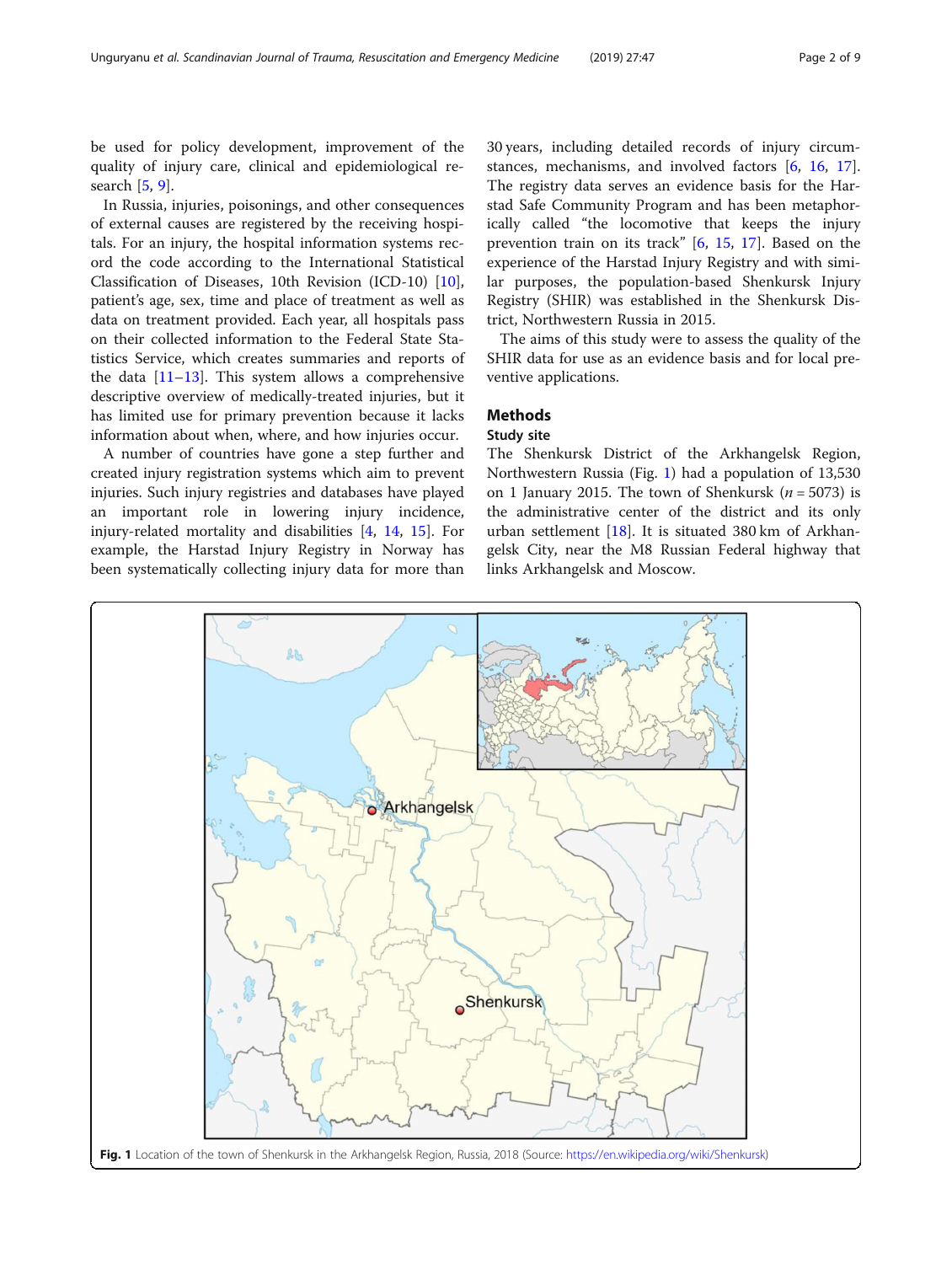Health care in the district comes from two sources: the central district hospital and rural primary care units. The central district hospital is located in the town of Shenkursk and has in-patient departments (62 beds) as well as adult and pediatric outpatient units. The rural primary care units include two out-patient departments and 23 feldsher-midwife stations. Records of treatment at all of these locations are held at the hospital information system of the Shenkursk central district hospital, according to Russian national healthcare standards.

#### The Shenkursk injury registry

The SHIR was created using the translated manual for the Harstad Injury Registry [\[6,](#page-8-0) [15](#page-8-0), [17\]](#page-8-0). The standard injury registration form (IRF) of the SHIR is developed on the basis of the form used in Harstad Injury Registry, and the registration instructions and coding lists for free-text variables are the translations of those used in Harstad [[19\]](#page-8-0). Before launching the SHIR, pilot tests were done on the IRF, data collection logistics, the data management system; and two nurses were trained as injury registrars and were tested on quality of data entry [\[19\]](#page-8-0).

The SHIR is intended to cover all injuries (ICD-10 diagnoses from S00 to T78) for which medical aid is given at the Shenkursk central district hospital. The data are initially collected using paper-based IRFs - two-page sheets with sections for recording patients' socio-demographic characteristics (sex, date of birth, address of residence, place of work or study), information about time and place of the injury, alcohol consumption in the 24 h before injury, use of protective equipment, and optional sections for descriptions of road traffic and sport injuries. The IRF also has a free-text field for recording a verbal description of how the injury occurred. This field is supplemented by three supportive questions to facilitate such descriptions: "What were you doing?", "What went wrong?", "How were you injured?". This is consistent with the concepts of pre-crash, crash, and post-crash described by Haddon [[20](#page-8-0)] as well as with the Nordic System [[21\]](#page-8-0), facilitating analysis of the injury panorama and targeting local injury prevention. The concluding part of the form has several fields to be completed by a physician: diagnosis, ICD-10 code, injury severity according to the Abbreviated Injury Scale (AIS) [[22\]](#page-8-0), generalized cause of injury (accident, violence, self-inflicted harm), hospitalization (yes/no), and the name of attending physician.

Physicians who provide treatment for injuries at the Shenkursk central district hospital or in its ambulance cars are instructed to offer the IRF to each treated patient at their first outpatient or ambulance visit, or within few days after hospitalization. Patients complete the IRFs, often with the assistance of accompanying relatives, a nurse, or a physician. If a patient does not complete the IRF due to a severe condition or other reasons, injury registrars (the two trained nurses) complete the form retrospectively, using data from routine medical records (ambulance journal, outpatient medical card, case history) as well as information obtained from the attending physician.

Once the IRF is completed, its data is manually entered into the SHIR database (based on Epi Info 7) [[23](#page-8-0)] by the two injury registrars. Following the translated Harstad manuals, at this stage of processing the IRFs a series of coding lists are used to transform the free-text descriptions of the injury situations into several categorical variables: type of injury site (place of injury), mechanism of preceding activity, mechanism of accident, mechanism of injury, and three variables to record factors involved at the three phases of an injury event, accordingly. The registrars have detailed instructions on how to enter raw data from paper-based injury registration forms into Epi Info and are calibrated and on how to transform free-text descriptions of injury situations into the categorical variables.

#### Data analysis

One year of the SHIR data (1 July 2015–30 June 2016, 1696 registered injuries) was used for assessments of the data quality, i.e. data completeness, representativeness, and reliability. The completeness in terms of coverage of injuries treated at the Shenkursk central district hospital was assessed by linkage of the SHIR records to those of the hospital information system, assuming that the latter included all injuries. Record linkage of the SHIR and the hospital system was performed using names (recorded in the hospital system; available for the SHIR records on corresponding paper IRFs), dates of birth, and dates of injuries.

The representativeness of the SHIR data for the Shenkursk District was assessed by comparing registered injuries to those treated at the Shenkursk central district hospital but not registered in the SHIR. As the second step, registered injuries that occurred in rural areas (i.e. rural injuries) and were treated at the Shenkursk central district hospital were compared to rural injuries that were treated at primary care units, and thus have fallen outside the SHIR's coverage. These comparisons were performed based on variables that are present in the hospital system: age, sex, ICD-10 code, and time variables for initial hospital visit (month of year, day of week). Chi-square tests were used to assess differences between the compared groups.

Data reliability in the SHIR was assessed as agreement between the routine data entry from IRFs performed by the two injury registrars; and a second entry that was independently performed by the first author. This second entry included independent coding of original text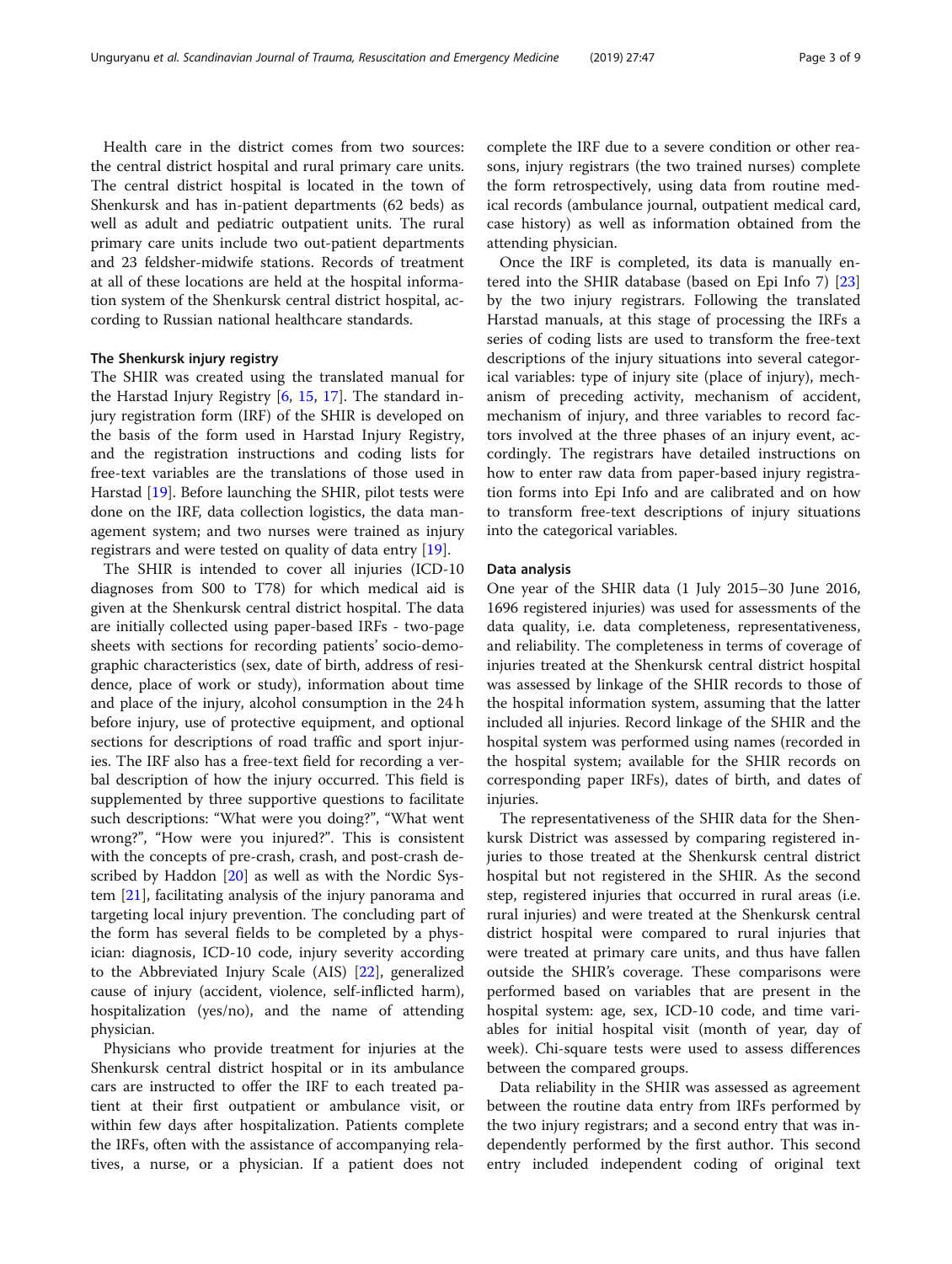descriptions of injury circumstances, following the same coding lists and procedures. Variables used for reliability assessments were sex, age, ICD-10 code, date of injury, mechanism of preceding activity, accident mechanism, injury mechanism, factors involved in each of the mechanisms, alcohol consumption in the 24 h before injury, generalized injury cause, AIS [[22\]](#page-8-0), and hospitalization. Cohen's kappa was used to assess the agreement.

All statistical analyses were performed using SPSS, version 24 (SPSS Inc., Chicago, IL, USA).

## Results

According to the hospital information system, there were 2305 injuries in the Shenkursk District between July 2015 and June 2016 (Fig. 2). Among them, 1863 injuries were treated at the Shenkursk central district hospital and 442 at rural primary care units (i.e. outside the SHIR's coverage). Of the 1863 injuries treated in the central district hospital, the SHIR included 1607 (86.3%) and missed 256 cases, reflecting the data completeness. Moreover, there were 89 injuries included in the SHIR and were missing in the hospital system. That gave a total of 1696 injuries registered in the SHIR in July 2015–June 2016.

There were no differences between the 1607 registered injuries and the 256 missed injuries by sex, ICD-10 diagnostic (S00-T78) and external cause (V01-Y98) codes, or weekday of admission (Table [1](#page-4-0)). The proportions of injuries occurring in children and in the summer time were higher among the missed injuries compared to the registered ones. Also, missing and registered injuries had different distribution by attending physicians.

Of the 1696 injuries registered in the SHIR in July 2015–June 2016, 610 were rural injuries which received treatment at the central district hospital. As indicated above, the hospital system contained data for another 442 rural injuries treated at rural primary care units which are not covered by the SHIR. Rural injuries treated at rural primary care units did not differ from those treated at the central district hospital and registered in the SHIR by sex and season of the year, but a higher proportion of rural injuries were represented by children and by injuries to the wrist and hand. A lower proportion of rural injuries treated in primary care were represented by injuries to the shoulder and upper arm (Table [2](#page-5-0)). Besides, the rural injuries treated in primary care were less commonly caused by transport accidents, and more commonly resulted from exposure to animate mechanical forces.

The agreement between two independent data entries for date of birth, date of injury, date of IRF completion, sex, ICD-10 code, alcohol consumption in the 24 h before injury, generalized cause of an injury, AIS, and hospitalization was at the level of 98–99% (Table [3\)](#page-6-0). The agreement in variables that result from coding of the free-text descriptions of injury situations and reflect mechanisms of preceding activities, accidents, and injuries ranged between 91 and 95%. The agreement in

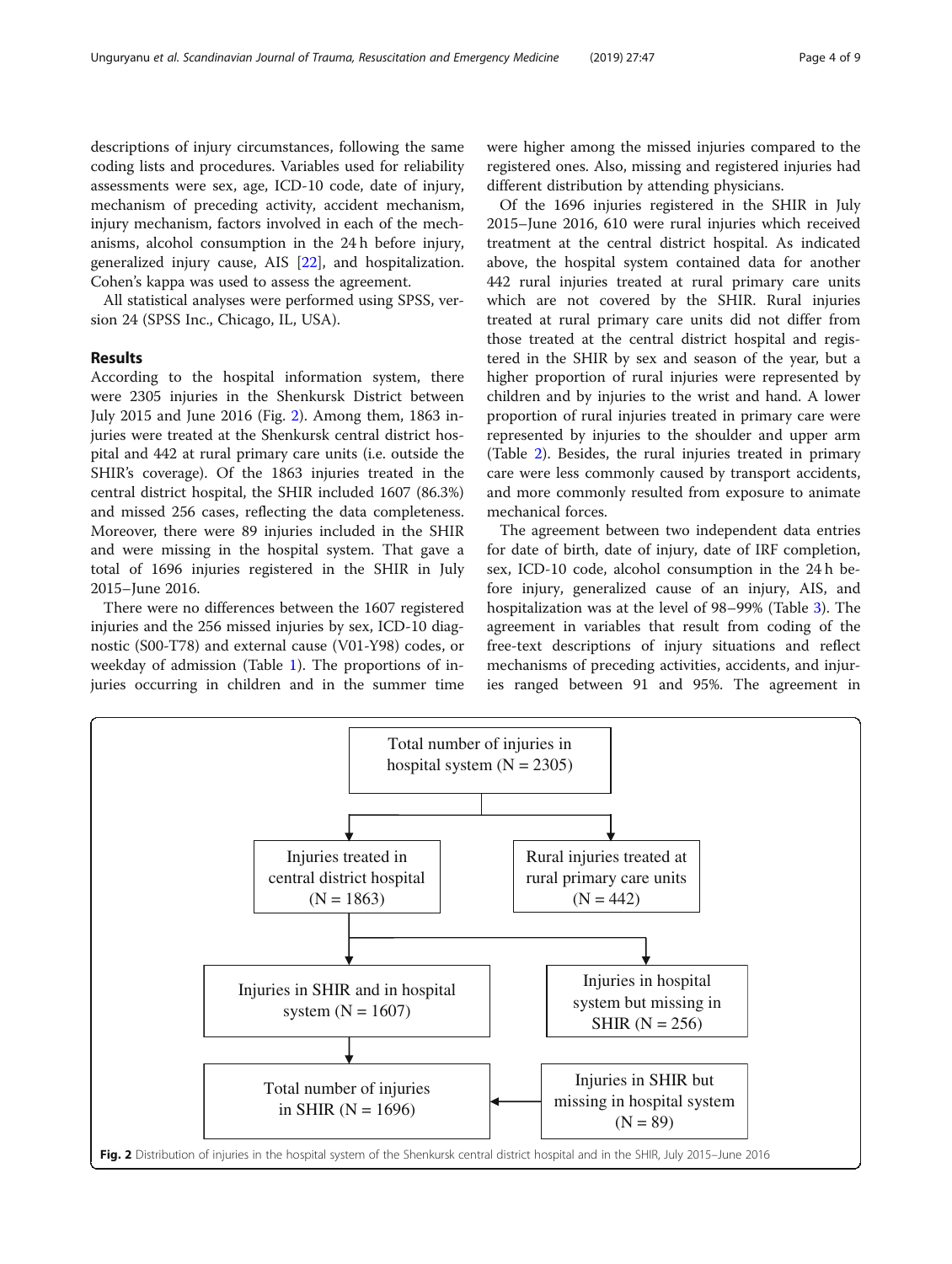| Variables                                             | .<br>Registered injuries ( $N = 1607$ ) |         |                | Missed injuries ( $N = 256$ ) |         |
|-------------------------------------------------------|-----------------------------------------|---------|----------------|-------------------------------|---------|
|                                                       | $\mathbb N$                             | $\%$    | $\mathbb N$    | $\%$                          |         |
| Sex                                                   |                                         |         |                |                               |         |
| Male                                                  | 942                                     | 58.6    | 153            | 59.8                          | 0.729   |
| Female                                                | 665                                     | 41.4    | 103            | 40.2                          |         |
| Age                                                   |                                         |         |                |                               |         |
| $0-17$ years                                          | 382                                     | 23.8    | 87             | 34.0                          | < 0.001 |
| 18+ years                                             | 1225                                    | 76.2    | 169            | 66.0                          |         |
| Injury localization, ICD-10                           |                                         |         |                |                               |         |
| S00-09: Head                                          | 282                                     | 17.5    | 53             | 20.7                          | 0.635   |
| S20-29: Thorax                                        | 107                                     | 6.7     | 13             | 5.1                           |         |
| S40-49: Shoulder and upper arm                        | 109                                     | 6.8     | 16             | 6.3                           |         |
| S50-59: Elbow and forearm                             | 130                                     | 8.1     | 21             | 8.2                           |         |
| S60-69: Wrist and hand                                | 248                                     | 15.4    | 34             | 13.3                          |         |
| S80-89: Knee and lower leg                            | 152                                     | 9.5     | 30             | 11.7                          |         |
| S90-99: Ankle and foot                                | 207                                     | 12.9    | 27             | 10.5                          |         |
| T15-19: Foreign body entering through natural orifice | 153                                     | 9.5     | 19             | 7.4                           |         |
| Others codes <sup>b</sup>                             | 435                                     | 27.0    | 72             | 28.1                          |         |
| External causes, ICD-10                               |                                         |         |                |                               |         |
| W00-W19: Slipping, tripping, stumbling and falls      | 592                                     | 36.8    | 87             | 34.0                          | 0.612   |
| W20-W49: Exposure to inanimate mechanical forces      | 518                                     | 32.2    | 94             | 36.7                          |         |
| W50-W64: Exposure to animate mechanical forces        | 167                                     | 10.4    | 26             | 10.2                          |         |
| Others codes <sup>b</sup>                             | 160                                     | 10.0    | 25             | 9.7                           |         |
| Missing data                                          | 170                                     | 10.6    | 24             | 9.4                           |         |
| Season of year                                        |                                         |         |                |                               |         |
| Winter                                                | 368                                     | 22.9    | 54             | 21.1                          | 0.001   |
| Spring                                                | 448                                     | 27.9    | 33             | 12.9                          |         |
| Summer                                                | 430                                     | 26.8    | 117            | 45.7                          |         |
|                                                       | 357                                     | 22.5    | 52             | 20.3                          |         |
| Autumn                                                |                                         |         |                |                               |         |
| Weekday                                               |                                         |         |                |                               |         |
| Monday                                                | 289                                     | 18.0    | 42             | 16.4                          | 0.600   |
| Tuesday                                               | 276                                     | 17.2    | 34             | 13.3                          |         |
| Wednesday                                             | 266                                     | 16.6    | 41             | 16.0                          |         |
| Thursday                                              | 237                                     | 14.7    | 34             | 13.3                          |         |
| Friday                                                | 281                                     | 17.5    | 53             | 20.7                          |         |
| Saturday                                              | 148                                     | 9.2     | 24             | 9.4                           |         |
| Sunday                                                | 106                                     | 6.6     | 18             | $7.0\,$                       |         |
| Attending physicians                                  |                                         |         |                |                               |         |
| Dr.A                                                  | $10$                                    | $0.6\,$ | 36             | 14.1                          | < 0.001 |
| Dr.B                                                  | 92                                      | 5.7     | 9              | 3.5                           |         |
| Dr.C                                                  | 20                                      | 1.2     | 25             | $9.8\,$                       |         |
| Dr.D                                                  | 379                                     | 23.6    | 55             | 21.5                          |         |
| $Dr.E$                                                | 159                                     | 9.9     | 9              | 3.5                           |         |
| Dr.F                                                  | 111                                     | 6.9     | $\overline{7}$ | 2.7                           |         |
| $\mathsf{Dr}.\mathsf{G}$                              | 128                                     | $8.0\,$ | $\,8\,$        | 3.1                           |         |
| Others <sup>b</sup>                                   | 708                                     | 44.1    | 107            | 41.8                          |         |

<span id="page-4-0"></span>Table 1 Comparison of injuries registered and missed in the Shenkursk Injury Registry, July 2015–June 2016 (n = 1863<sup>a</sup>)

<sup>a</sup>All analyzed injuries were treated in the Shenkursk central district hospital, as shown in the hospital system for accounting of medical services,<br><sup>b</sup>Combines categories accounting for < 5% of observations

ICD International Classification of Diseases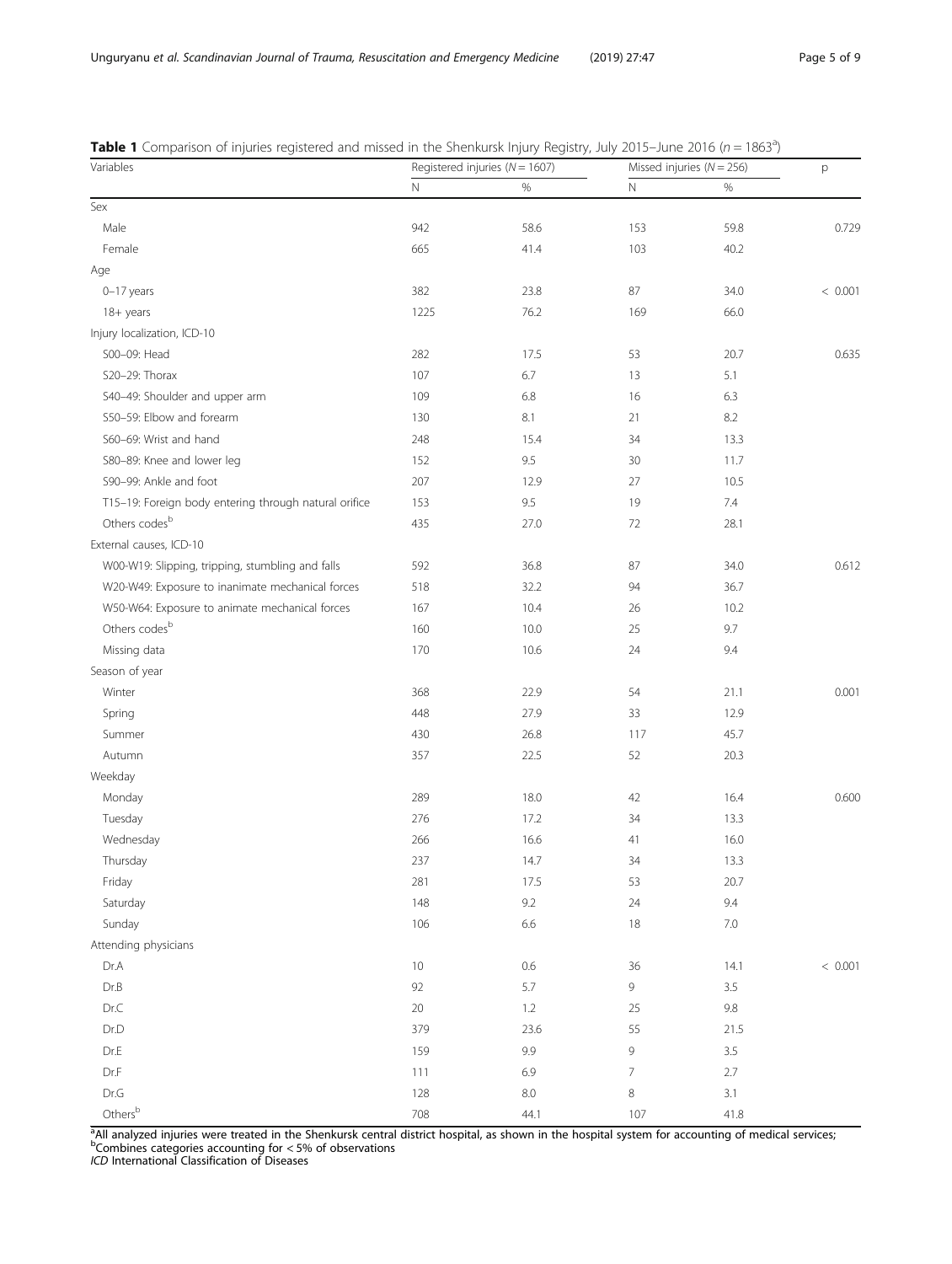|                                                                            | Rural injuries treated at central<br>district hospital $(N = 610)$ |      | Rural injuries treated in<br>primary care $(N = 442)$ |      | p       |
|----------------------------------------------------------------------------|--------------------------------------------------------------------|------|-------------------------------------------------------|------|---------|
|                                                                            | n                                                                  | $\%$ | N                                                     | %    |         |
| Sex                                                                        |                                                                    |      |                                                       |      |         |
| Male                                                                       | 359                                                                | 58.9 | 239                                                   | 53.6 | 0.088   |
| Female                                                                     | 251                                                                | 41.1 | 207                                                   | 46.4 |         |
| Age                                                                        |                                                                    |      |                                                       |      |         |
| $0-17$ years                                                               | 125                                                                | 20.5 | 152                                                   | 34.1 | < 0.001 |
| 18+ years                                                                  | 485                                                                | 79.5 | 294                                                   | 65.9 |         |
| Injury localization, ICD-10                                                |                                                                    |      |                                                       |      |         |
| S00-09: Head                                                               | 77                                                                 | 12.6 | 66                                                    | 14.8 | < 0.001 |
| S20-29: Thorax                                                             | 54                                                                 | 8.9  | 28                                                    | 6.3  |         |
| S30-39: Abdomen, lower back, lumbar spine, pelvis and external genitals 30 |                                                                    | 4.9  | 29                                                    | 6.5  |         |
| S40-49: Shoulder and upper arm                                             | 64                                                                 | 10.5 | 13                                                    | 2.9  |         |
| S50-59: Elbow and forearm                                                  | 56                                                                 | 9.2  | 21                                                    | 4.7  |         |
| S60-69: Wrist and hand                                                     | 83                                                                 | 13.6 | 89                                                    | 20.0 |         |
| S80-89: Knee and lower leg                                                 | 72                                                                 | 11.8 | 47                                                    | 10.5 |         |
| S90-99: Ankle and foot                                                     | 77                                                                 | 12.6 | 68                                                    | 15.2 |         |
| T15-19: Foreign body entering through natural orifice                      | 28                                                                 | 4.6  | 26                                                    | 5.8  |         |
| T20-32: Thermal and chemical burns                                         | 33                                                                 | 5.4  | 19                                                    | 4.3  |         |
| Others codes <sup>a</sup>                                                  | 36                                                                 | 5.9  | 40                                                    | 9.0  |         |
| ICD-10 external cause codes                                                |                                                                    |      |                                                       |      |         |
| V01-V99: Transport accidents                                               | 37                                                                 | 6.1  | 11                                                    | 2.5  | < 0.001 |
| W00-W19: Slipping, tripping, stumbling and falls                           | 237                                                                | 38.9 | 173                                                   | 38.8 |         |
| W20-W49: Exposure to inanimate mechanical forces                           | 171                                                                | 28.0 | 141                                                   | 31.6 |         |
| W50-W64: Exposure to animate mechanical forces                             | 46                                                                 | 7.5  | 58                                                    | 13.0 |         |
| Others codes <sup>a</sup>                                                  | 36                                                                 | 6.0  | 44                                                    | 10.0 |         |
| Missing data                                                               | 83                                                                 | 13.6 | 19                                                    | 4.3  |         |
| Season of year                                                             |                                                                    |      |                                                       |      |         |
| Winter                                                                     | 140                                                                | 23.0 | 110                                                   | 24.9 | 0.812   |
| Spring                                                                     | 163                                                                | 26.7 | 114                                                   | 25.8 |         |
| Summer                                                                     | 193                                                                | 31.6 | 131                                                   | 29.6 |         |
| Autumn                                                                     | 114                                                                | 18.7 | 87                                                    | 19.7 |         |

<span id="page-5-0"></span>Table 2 Comparison of rural injuries treated at the Shenkursk central district hospital and rural injuries treated at rural primary care units of Shenkursk district, July 2015–June 2016 ( $N = 1052$ )

<sup>a</sup>Combines categories accounting for < 5% of observations

ICD International Classification of Diseases

variables resulting from coding of factors involved at three phases of injury events ranged from 79 to 88%.

ICD International Classification of Diseases, AIS Abbreviated Injury Scale.

### **Discussion**

Injury registries exist in the USA, Australia, Canada, Norway, Germany, and the UK [\[17](#page-8-0), [24\]](#page-8-0), but to our knowledge, the SHIR is the first injury registry in Russia.

Most national or regional injury registries are limited to trauma center hospitals and include only severe injuries (for example, "major trauma" or persons hospitalized for more than 24 h, etc.) [[25\]](#page-8-0). On the contrary, the SHIR is population-based as it covers all injuries treated at the only hospital in Shenkursk District. Moreover, the SHIR collects detailed information on injury circumstances. These two features target the SHIR's representativeness of the total number of injuries in the coverage area and form an informative evidence basis for primary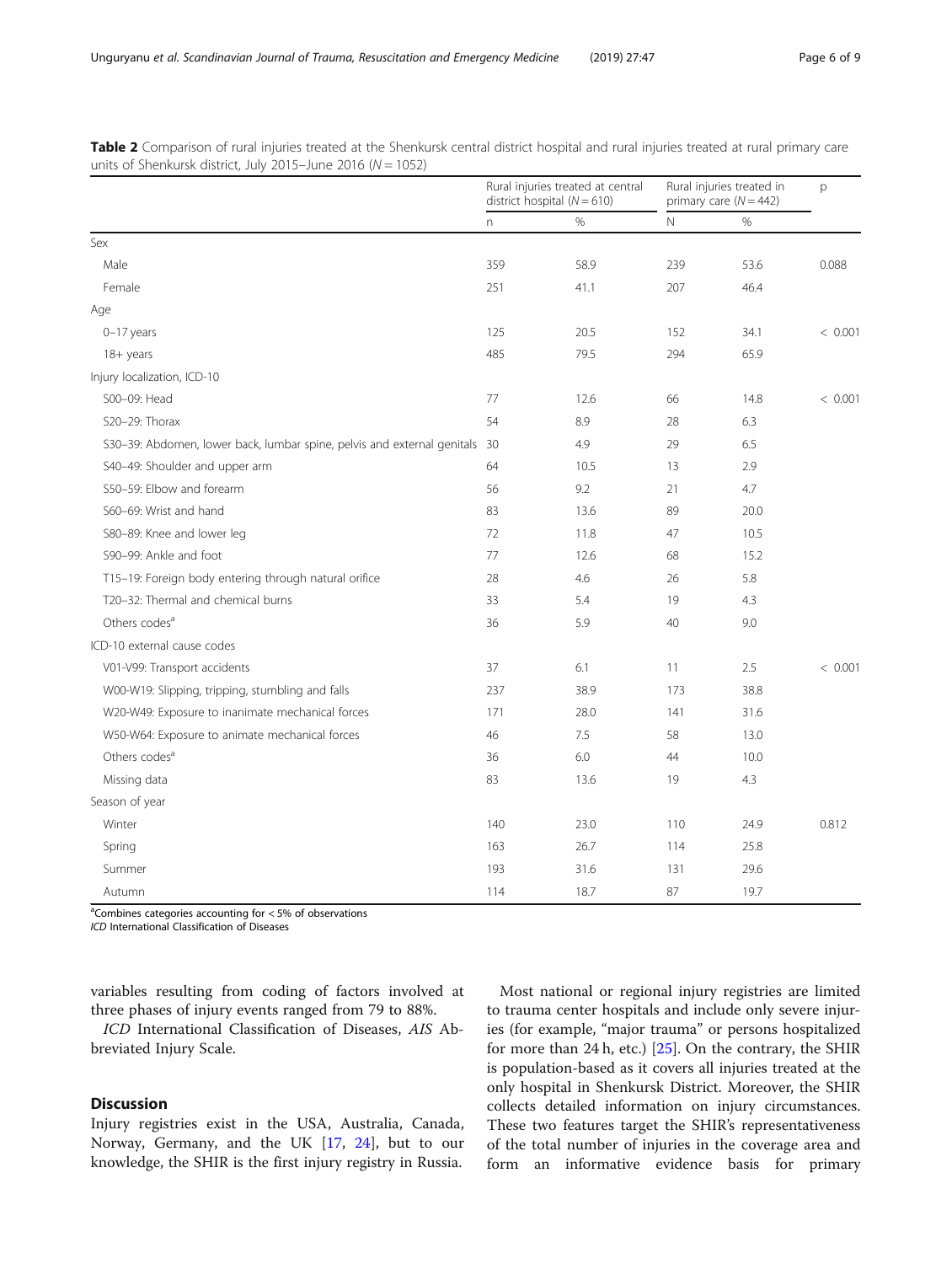| Variables                       | Agreement | Cohen's |       |
|---------------------------------|-----------|---------|-------|
|                                 | n         | %       | Kappa |
| Date of birth                   | 1687      | 99.5    |       |
| Date of injury                  | 1682      | 99.2    |       |
| Date of form filling            | 1673      | 98.6    |       |
| Sex                             | 1965      | 99.8    | 0.99  |
| ICD-10 diagnostic code          | 1680      | 99.1    | 0.99  |
| Alcohol consumption             | 1678      | 98.9    | 0.98  |
| Generalized cause of injury     | 1668      | 98.3    | 0.94  |
| Injury severity (AIS)           | 1685      | 99.4    | 0.99  |
| Hospitalization                 | 1690      | 99.6    | 0.98  |
| Mechanism of preceding activity | 1536      | 90.6    | 0.89  |
| Accident mechanism              | 1605      | 94.6    | 0.94  |
| Injury mechanism                | 1589      | 93.7    | 0.93  |
| Factor 1 (preceding activity)   | 1343      | 79.2    | 0.77  |
| Factor 2 (accident)             | 1487      | 87.7    | 0.87  |
| Factor 3 (injury)               | 1415      | 83.4    | 0.83  |

<span id="page-6-0"></span>Table 3 Agreement between the two independent data entries for the Shenkursk Injury Registry ( $N = 1696$ )

prevention, according to recommendations for injury monitoring and prevention [[4,](#page-8-0) [26](#page-8-0), [27](#page-8-0)].

#### Methodological considerations

This study has shown that the completeness of the SHIR with respect to the coverage of cases treated at the central district hospital was 86%, which is lower than that reported from several other registries. For example, Thailand has a provincial injury surveillance system that covers injuries from five large hospitals and has a reported completeness of 98.8% [[28\]](#page-8-0), and the trauma registry in Peru includes a reported 99% injuries admitted to the main referral hospital [\[29](#page-8-0)]. However, these studies did not specify how completeness was calculated. On the other hand, a similar completeness (90%) was reported in a study of hip fractures in the Harstad Injury Registry in Norway [\[16](#page-8-0)].

The approach we used to assess completeness of the SHIR assumed that the hospital system covers all injuries treated in the central district hospital. However, we identified a number of injuries in the SHIR that were treated in the hospital but were missing in the hospital system for unknown reasons. That may indicate that our estimates may be slightly underestimated.

The imperfect completeness of the SHIR may be primarily explained by the difference between missed and registered injuries in their distribution by attending physicians, which reflects unequal efficiency of physicians to collect IRFs from their patients. Practically, injuries with uncompleted IRFs are largely detected by injury registrars through regular checks of the registry against the hospital system. In such cases, the registrars complete the IRFs retrospectively, using available medical documentation and information obtained from physicians. In order to assess the proportion of IRFs competed by registrars, in 2017 the SHIR was added by a variable specifying who completed the IRF. In 2017, 59% of IRFs were completed by patients or accompanying relatives, and 41% were filled in by registrars. This reflects the registrars' substantial efforts to achieve the highest possible completeness, although the results are still imperfect. Based on that and in order to improve the completeness of the SHIR, the administration of the hospital was advised to enhance physicians' motivation to ask their patients to complete IRFs.

According to the information in the hospital information system, there were no substantial differences between registered and missed injuries in the SHIR by sex, weekday of admission, diagnostic and external cause categories, but missed injuries showed a higher proportions of children (34% vs. 24%) and higher proportion of injuries occurring in summer time (46% vs. 27%). The increased probability of failure to register injuries in summer may be explained by the vacation period, when a part of the staff is absent and those remaining must deal with a higher volume of prioritized medical tasks. The higher proportion of missed injuries among children may also be due to higher underregistration in summer time, when children have holidays and are more likely to get injured.

As the proportion of missed injuries in the SHIR was 14% and the missed cases showed only minor differences from those registered, the imperfect completeness of the registry should not substantially affect its representativeness for total injuries treated at the central district hospital. However, there are some underestimates of injury risks among children and in summer time, which should be taken into account when using the data for preventive purposes.

The population covered by the SHIR is rather small  $(n = 13,530)$ . This implies that sampling of specific injuries for research purposes may take a long time, or confidence intervals may be broad. However, the primary aim of the SHIR is to identify circumstances, mechanisms and involved factors of the most frequent injuries in the Shenkursk district for planning targeted district-level prevention. Studies of these injuries are expected to have good levels of statistical power. And, the longer the registry is run, the more cases are generated.

A limitation of the SHIR is that it only covers injuries that received medical aid at the Shenkursk central district hospital while about 40% of injuries occurring on adjacent rural areas are treated at primary care units and thus are not recorded in the SHIR. Comparisons of rural injuries treated at the central district hospital to those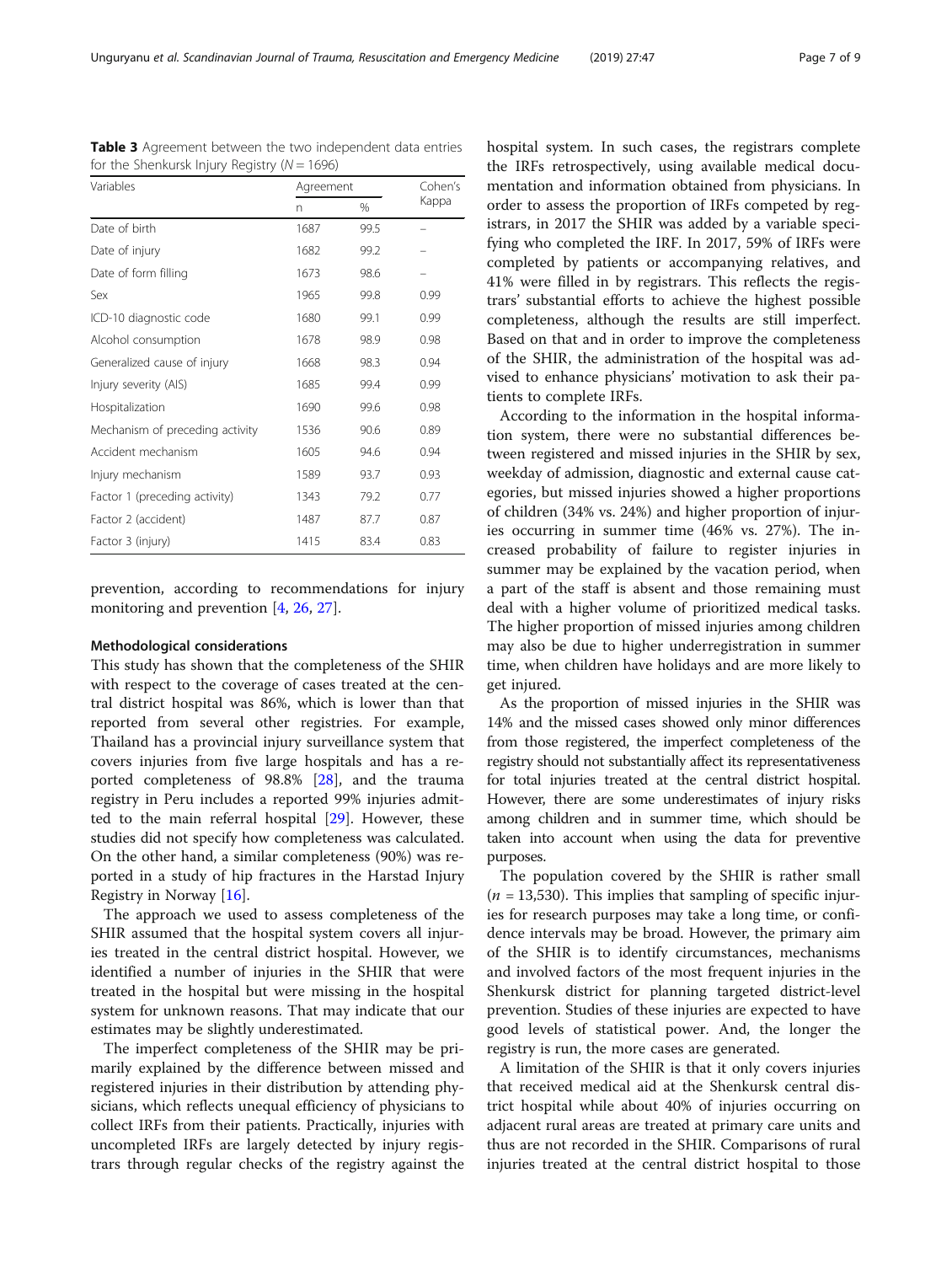treated at rural primary care units reflect the real-life situation: more severe cases (e.g. those resulting from traffic accidents) are more commonly referred to the central district hospital, while minor injuries are more often treated at primary care units. The described differences between the two groups were significant but not decisively substantial, so the SHIR data can be considered fairly representative of all injuries in the district. Although, a notation of some overestimations in overall injury severity has to be made.

The difference in coverage of urban and rural injuries by the SHIR also creates difficulty in estimating the incidence. On one hand, not all cases appear in a numerator if we calculate the incidence for the whole district, thus leading to an underestimate. An alternative way can be to limit the numerator to cases in the town, and use the town's population in denominator. But this reduces statistical power and does not represent the situation in the entire district with large rural component. This data deficiency can be compensated by calculating the incidence using the information of hospital system, which covers all rural and urban cases. This would lead to more precise incidence estimates by sex, age or ICD-10, while the registry provides valuable information about typical injury circumstances.

Another limitation is the non-inclusion of prehospital fatal injuries. The reason for that is that such fatalities are referred to a forensic department outside the hospital. Thus, the SHIR cannot be used to estimate the burden and describe the characteristics of fatal injuries. This weakness has to be considered when using the SHIR data for preventive applications, but its elimination would unlikely affect the registry-derived priorities for preventive interventions as fatal injuries constituted, for example, only 2.1% of the total injuries in the Shenkursk District in the study period from July 2015 to June 2016.

In the present study, we expressed data reliability as percentage of agreement between two independent raters. The data value was considered reliable if it was the same for the two raters. According to the classification by Landis and Koch, the agreement was "almost perfect" for variables resulting from simple data entry from IRFs into the SHIR (e.g. date of birth, sex, ICD-10 code) [\[30\]](#page-8-0). For variables resulting from free-text descriptions through coding procedures (e.g. mechanism of accident, factor involved in mechanism of accident), the agreement levels ranged from "substantial" to "almost perfect" (lowest Cohen's  $k = 0.77$ ). More frequent disagreements in these variables may be explained by possible variations in the subjective understanding of free-text descriptions and the corresponding codes assigned. Such reliability deficiencies are unavoidable, and their relatively small volumes show that the SHIR data is reasonably reliable.

The presented data reliability assessments referred to the stage when the data is transferred manually from paper-based IRFs into the electronic registry, but the reliability of IRF data can scarcely be assessed. Potential deficiencies were addressed during staff training and in the design of the form. For example, the correct indication of injury severity according to the AIS in the medical part of the form requires a physician to be familiar with this scale. To prevent possible errors due to lacking knowledge of the AIS, the IRF itself contains a detailed description of the AIS, in order to facilitate proper ranking by physicians.

#### Conclusion

This study has demonstrated that the SHIR can be considered sufficiently complete, accurate, and representative of the injury situation in the district. With a notation of a possible insubstantial overestimate of the average injury severity in the district, it forms a suitable evidence basis for local preventive activities and can be used for injury research.

#### Abbreviations

AIS: Abbreviated Injury Scale; ICD: International Statistical Classification of Diseases and Related Health Problems; IRF: Injury registration form; SHIR: Shenkursk Injury Registry; WHO: World Health Organization

#### Acknowledgements

The authors thank the Mayor of Shenkursk Irina Pitolina and Chief physician of Shenkursk central district hospital Vassili Anfimov for their support in implementing the SHIR, the injury registrars, the hospital staff, and all patients who participated in the study. We also thank the Arctic Health Research group at the Department of Community Medicine, UiT for PhD scholarship and operational funds.

#### Funding

PhD scholarship and operational funds of the first author are provided by the Arctic Health Research group at the Department of Community Medicine, UiT; establishment of the registry and data collection in 2015–2017 was supported by a grant of Norwegian Ministry of Health and Care Services. The publication charges for this article have been funded by a grant from the publication fund of UiT The Arctic University of Norway.

#### Availability of data and materials

The anonymized datasets used and/or analysed during the current study are available from the corresponding author on reasonable request.

#### Authors' contributions

TNU was involved in conceptualization, design, acquisition of the data, analysis and interpretation of the data, drafting of the manuscript, AMG was leading the establishment of the SHIR, performed critical revision and statistical expertise, TAT participated in conceptualization, design, critical revision, acquisition of funding, BY was involved conceptualization, design, critical revision, AVK was involved in conceptualization, design, acquisition of the data, analysis and interpretation of the data, drafting of the manuscript, critical revision, statistical expertise. All authors read and approved the final manuscript.

#### Ethics approval and consent to participate

The establishment of the SHIR and the corresponding data collection were approved by the Ethics Committee of the Northern State Medical University, Arkhangelsk (protocol 07/10–13 from 09.10.2013). Both medical and nonmedical information were collected by the Shenkursk central district hospital which holds the rights to do so through local regulations and informed consent. The protocol for the present study was approved by the Ethics